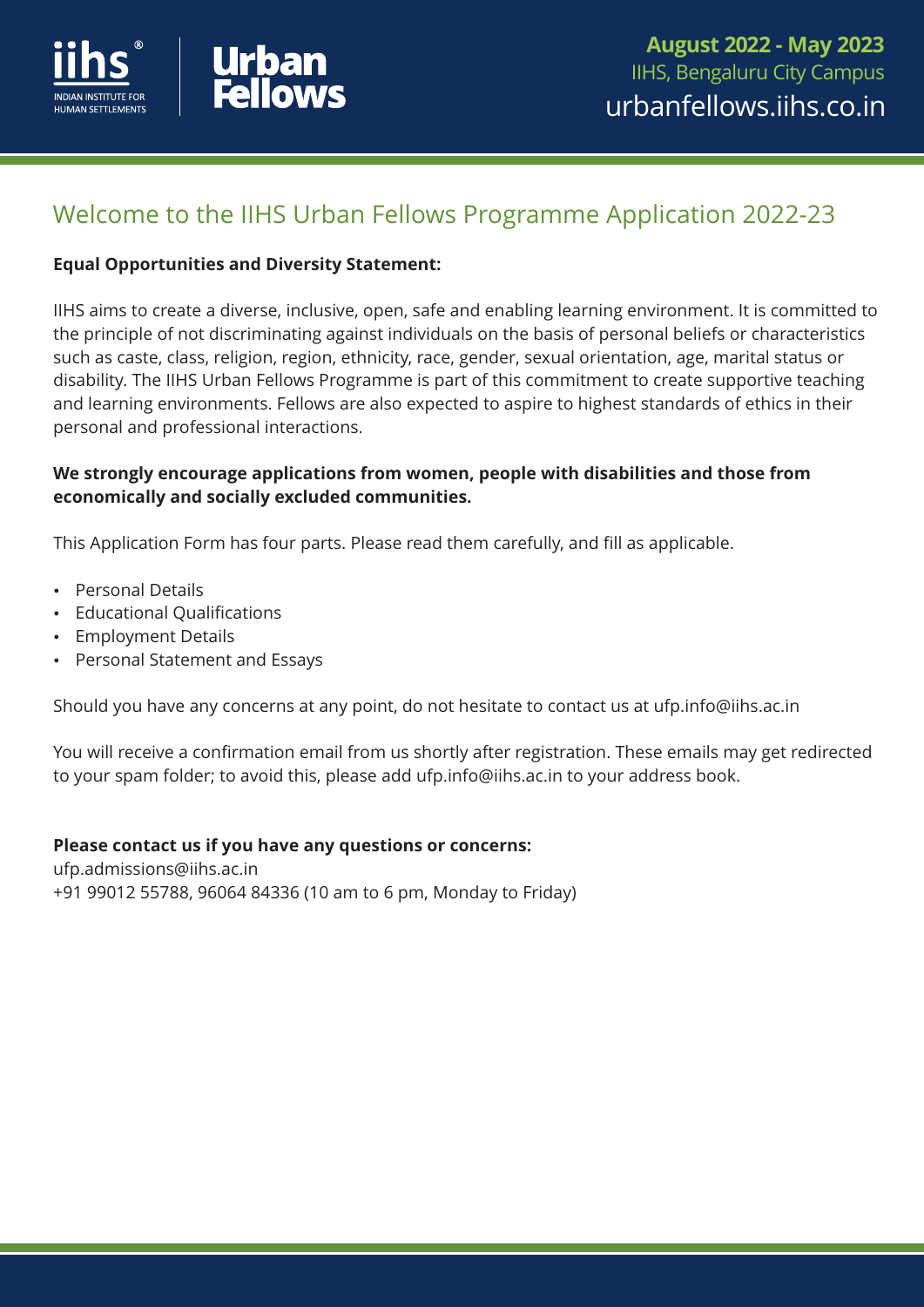



Fields marked with an \* are required

| STEP <sub>1</sub>       |  |
|-------------------------|--|
| <b>Personal Details</b> |  |

| FIRST NAME:*                                               |                         |
|------------------------------------------------------------|-------------------------|
|                                                            |                         |
| LAST NAME:*                                                |                         |
|                                                            |                         |
| DATE OF BIRTH (DD/MM/YYYY):*                               |                         |
|                                                            |                         |
| GENDER: <sup>*</sup> □ MALE □ FEMALE □ TRANSGENDER □ OTHER |                         |
|                                                            |                         |
| DO NOT WANT TO DISCLOSE                                    |                         |
|                                                            |                         |
| EMAIL:*                                                    |                         |
| MOBILE PHONE:*                                             |                         |
|                                                            |                         |
| <b>HOME PHONE:</b>                                         |                         |
|                                                            |                         |
| <b>CURRENT ADDRESS:</b> *                                  |                         |
|                                                            |                         |
|                                                            |                         |
|                                                            |                         |
| CITY/TOWN:*                                                | STATE/UNION TERRITORY:* |
|                                                            |                         |
| PIN CODE:*                                                 | COUNTRY:*               |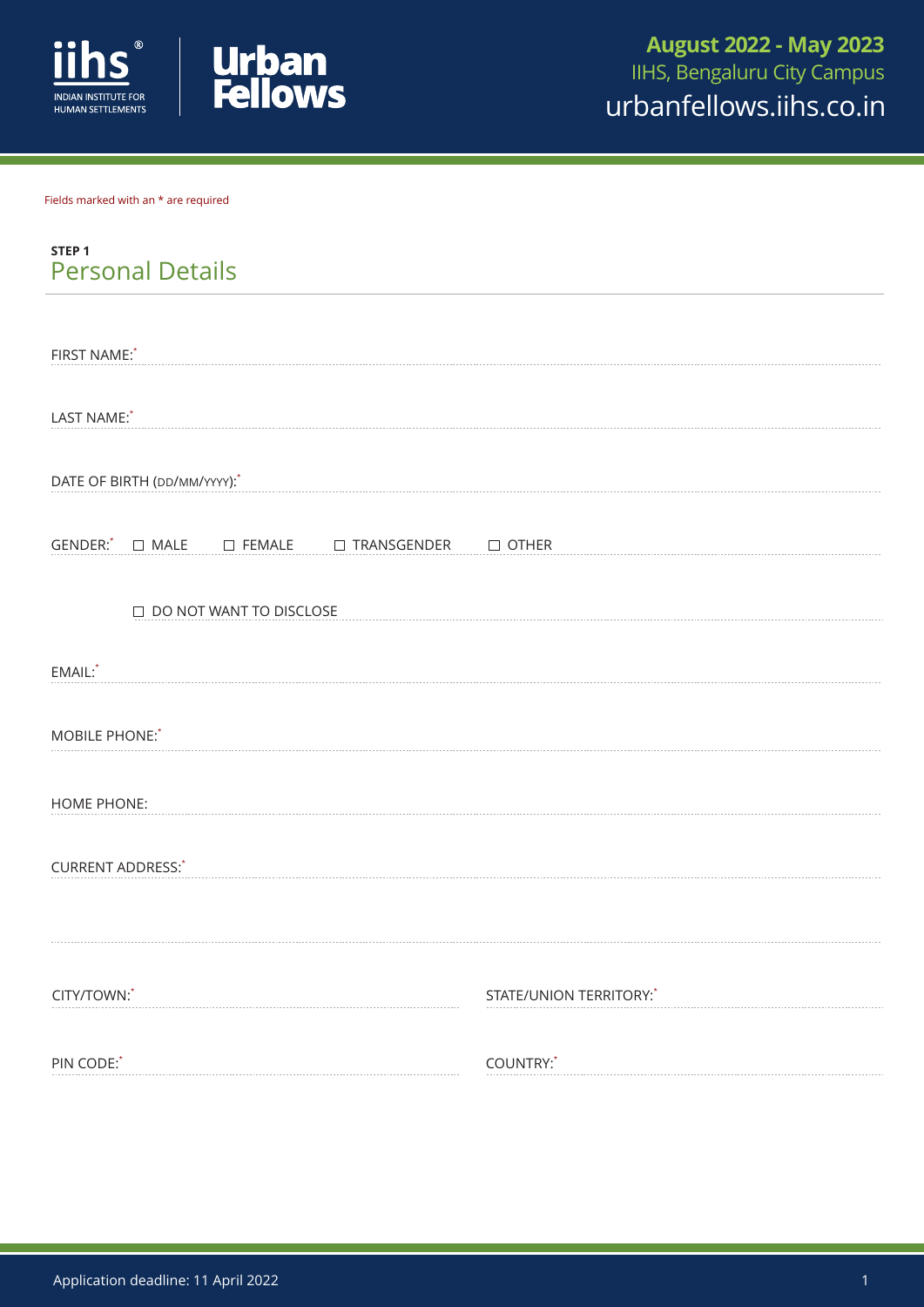



## **STEP 1 (Contd.)** Personal Details

| PERMANENT ADDRESS: <sup>*</sup>                                        |                                                                       |
|------------------------------------------------------------------------|-----------------------------------------------------------------------|
| CITY/TOWN:*                                                            | STATE/UNION TERRITORY:                                                |
| PIN CODE:                                                              | COUNTRY: <sup>*</sup>                                                 |
| $CITIZENSHIP$ : $\Box$ INDIA (The UFP is open to Indian Citizens only) |                                                                       |
| CASTE: □ SC/ST<br>$\Box$ OBC<br>$\Box$ GENERAL                         | $\Box$ DO NOT WANT TO DISCLOSE                                        |
| RELIGION:*                                                             | (Multiple responses<br>$\Box$ DO NOT WANT TO DISCLOSE<br>are allowed) |
| NATIVE LANGUAGES SPOKEN:                                               | (Multiple responses<br>$\Box$ DO NOT WANT TO DISCLOSE<br>are allowed) |
| PHYSICAL DISABILITY:*                                                  | $\Box$ NONE<br>$\Box$ DO NOT WANT TO DISCLOSE                         |
| HIGHEST EDUCATION LEVEL (FATHER): <sup>*</sup> □ PHD/MASTERS/BACHELORS | 12TH CLASS<br>$\Box$ 10TH CLASS<br>□ 8TH CLASS                        |
|                                                                        | DO NOT WANT TO DISCLOSE                                               |
| HIGHEST EDUCATION LEVEL (MOTHER): $^*$ $\Box$ PHD/MASTERS/BACHELORS    | □ 12TH CLASS<br>$\Box$ 10TH CLASS<br>□ 8TH CLASS                      |
| $\Box$ BASIC SCHOOLING<br>$\Box$ NONE $\Box$ NOT APPLICABLE            | $\Box$ DO NOT WANT TO DISCLOSE                                        |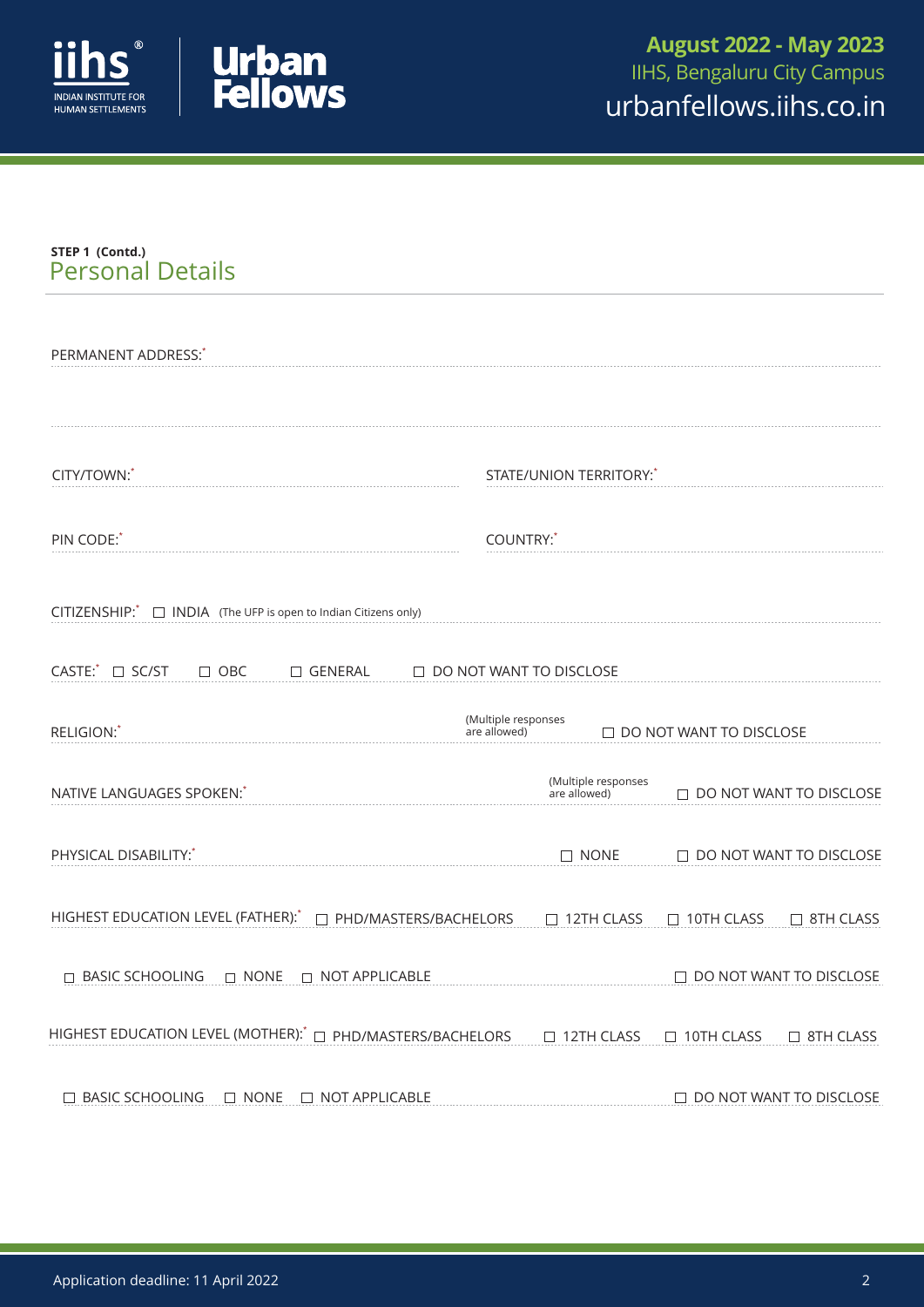



## **STEP 1 (Contd.)** Start Your Application

HOW DID YOU HEAR ABOUT THE IIHS URBAN FELLOWS PROGRAMME?: (MULTIPLE RESPONSES ALLOWED)

 $\Box$  IIHS WEBSITE OR NEWSLETTER  $\Box$  FACEBOOK, TWITTER OR INSTAGRAM  $\Box$  ADVERTISEMENT IN MAGAZINE OR NEWSPAPER

 $\Box$  LISTING ON AN ONLINE PORTAL OR EMAIL FORUM  $\Box$  IIHS CONDUCTED A PLACEMENT TALK ABOUT IT AT MY UNIVERSITY

 $\Box$  FROM FAMILY OR FRIENDS  $\Box$  FROM MY FACULTY OR MENTOR  $\Box$  I PREVIOUSLY ATTENDED AN IIHS EVENT OR LECTURE

 $\Box$  EMAIL OR CALL FROM SOMEONE AT IIHS  $\Box$  OTHER (KINDLY SPECIFY IN THE BOX BELOW) SAVE PROGRESS

OTHER: PLEASE SPECIFY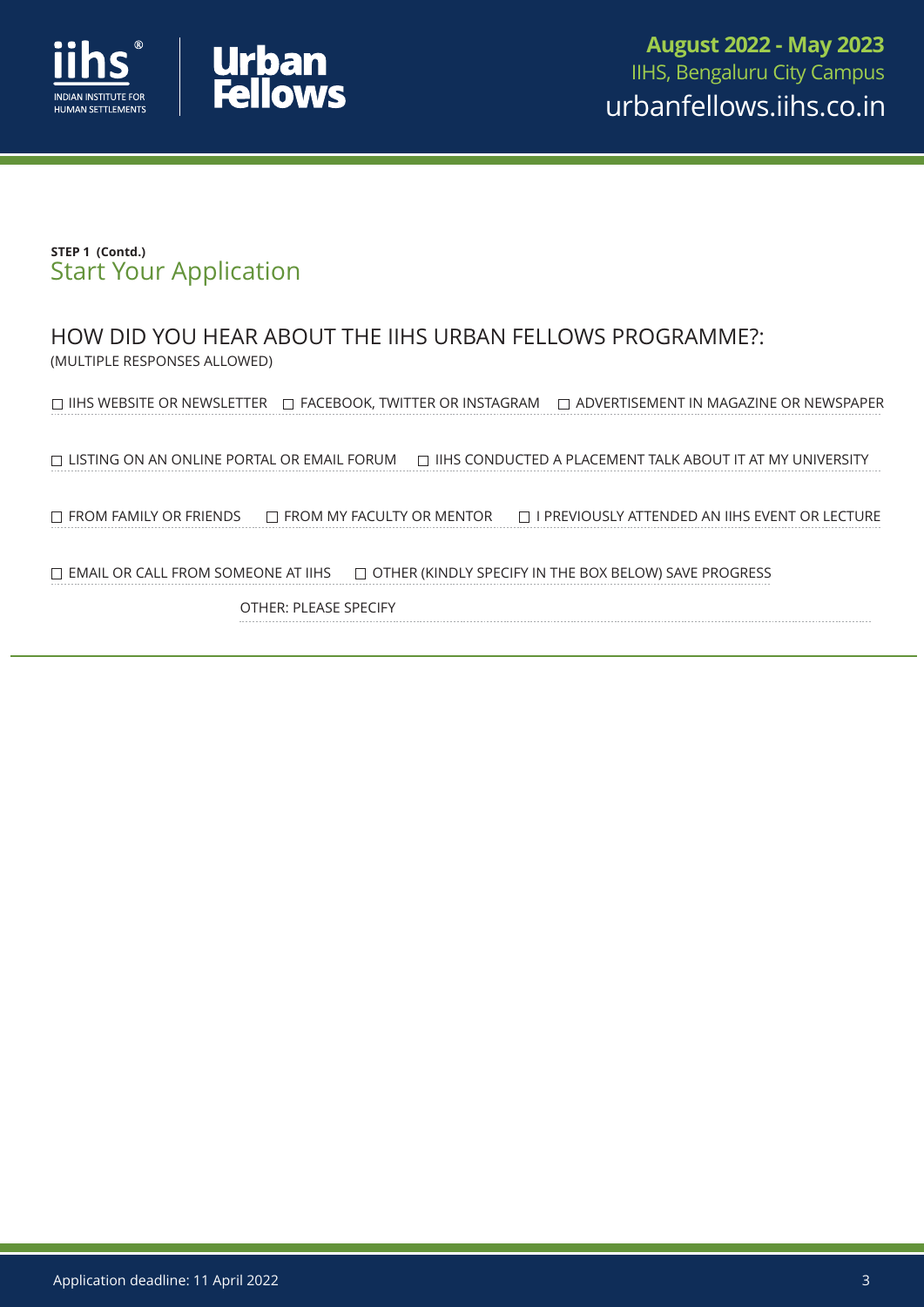



## **STEP 2** Educational Qualifications

# 1. Level: Higher/ Senior Secondary (10+2 or equivalent):

| NAME OF INSTITUTION:                                 |                 |                              |                                                                                                       |                                                                                                |                                                                                                                                                                                 |
|------------------------------------------------------|-----------------|------------------------------|-------------------------------------------------------------------------------------------------------|------------------------------------------------------------------------------------------------|---------------------------------------------------------------------------------------------------------------------------------------------------------------------------------|
| WHAT WAS YOUR LANGUAGE OF INSTRUCTION?               |                 |                              |                                                                                                       |                                                                                                | (for secondary school or 10 +2)                                                                                                                                                 |
| <b>JUNIOR COLLEGE?*</b>                              |                 |                              |                                                                                                       | WHAT WAS THE TYPE OF INSTITUTION WHERE YOU COMPLETED SECONDARY SCHOOL OR 10+2 OR PU COLLEGE OR |                                                                                                                                                                                 |
|                                                      |                 |                              | *Private Schools (Aided) - If your school receives any aid from the government, it is an aided school |                                                                                                |                                                                                                                                                                                 |
|                                                      |                 |                              | $\Box$ KENDRIYA VIDYALAYA/AIR FORCE PUBLIC SCHOOL/ARMY PUBLIC SCHOOL                                  |                                                                                                | $\Box$ OTHER CENTRAL GOVERNMENT SCHOOL                                                                                                                                          |
| $\Box$ STATE GOVERNMENT SCHOOL                       |                 |                              | $\Box$ PRIVATE SCHOOL AIDED                                                                           | $\Box$ PRIVATE SCHOOL UNAIDED                                                                  |                                                                                                                                                                                 |
| AFFILIATED BOARD:                                    | $\Box$ CBSE     | $\Box$ ISC                   | $\Box$ STATE BOARD                                                                                    |                                                                                                | $\Box$ INTERNATIONAL BOARDS (LIKE IB, GCSE ETC.)                                                                                                                                |
|                                                      |                 | $\Box$ OTHER: PLEASE SPECIFY |                                                                                                       |                                                                                                |                                                                                                                                                                                 |
| CITY:                                                |                 |                              | PIN CODE:                                                                                             |                                                                                                |                                                                                                                                                                                 |
| STATE/UNION TERRITORY:                               |                 |                              |                                                                                                       | COUNTRY:                                                                                       |                                                                                                                                                                                 |
| $\Box$ SCIENCE<br>STREAM: <sup>*</sup>               | $\Box$ COMMERCE |                              | $\Box$ ARTS<br>$\Box$ OTHER: PLEASE SPECIFY                                                           |                                                                                                |                                                                                                                                                                                 |
| PERCENTAGE/GRADE:                                    |                 |                              |                                                                                                       |                                                                                                | (Percentage/Grade as mentioned<br>in the final marksheet or certificate)                                                                                                        |
|                                                      |                 |                              |                                                                                                       |                                                                                                | (If your final marksheet or certificate has a grade instead of a percentage, please provide<br>a percentage equivalent or include an explanation for how grades are calculated) |
| PLEASE GIVE US THE GRADE BASIS, IF NOT A PERCENTAGE: |                 |                              |                                                                                                       |                                                                                                |                                                                                                                                                                                 |
| START OF PROGRAMME:                                  |                 |                              |                                                                                                       |                                                                                                |                                                                                                                                                                                 |
| <b>END OF PROGRAMME:</b>                             |                 |                              |                                                                                                       |                                                                                                |                                                                                                                                                                                 |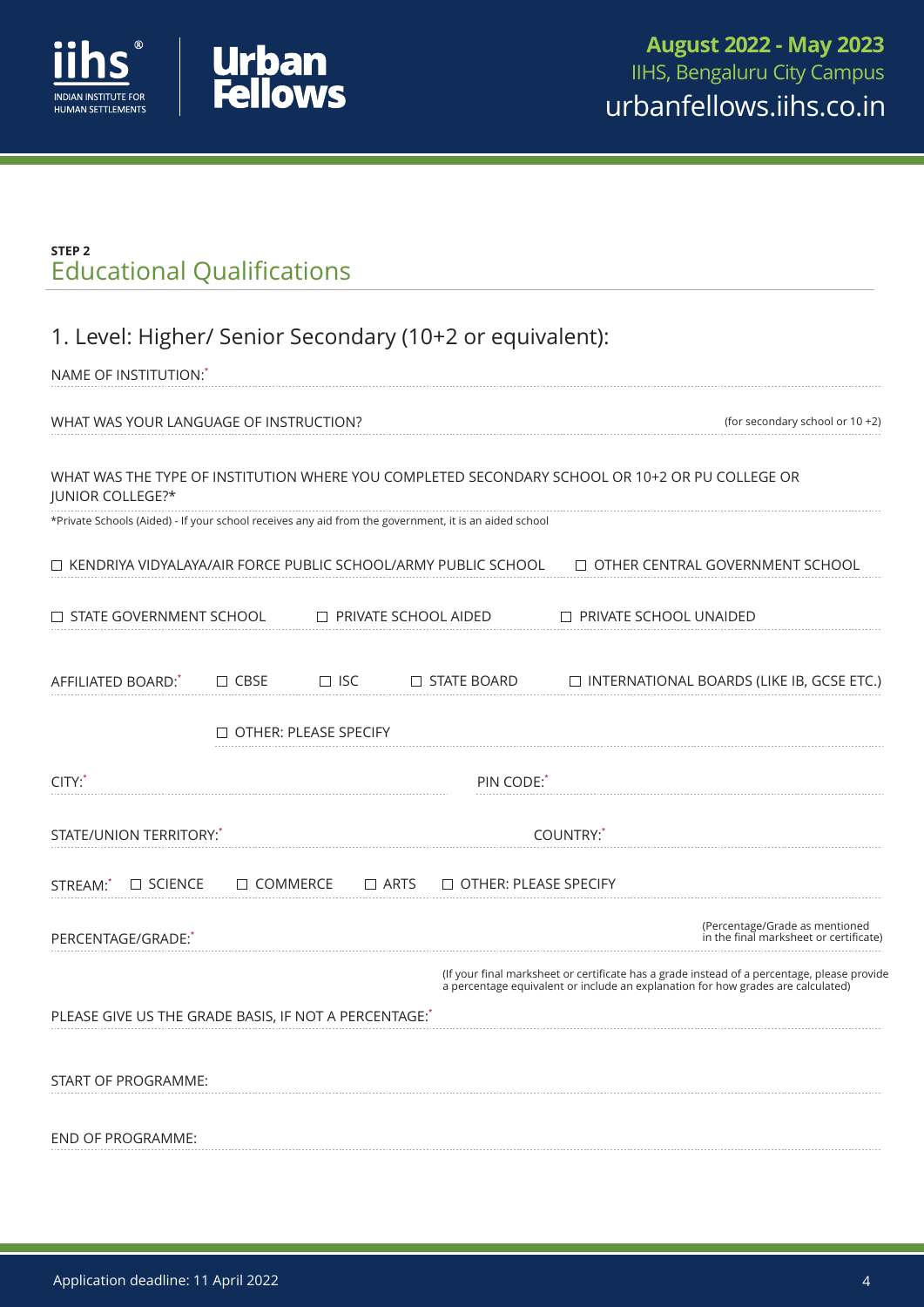



## Educational Qualifications **STEP 2 (Contd.)**

| 2. Level: Graduate                                   |                                                                                                                                                                                 |
|------------------------------------------------------|---------------------------------------------------------------------------------------------------------------------------------------------------------------------------------|
| NAME OF INSTITUTION:                                 |                                                                                                                                                                                 |
| DEGREE:                                              | (Please specify the title of your<br>Degree/Diploma/Programme)                                                                                                                  |
| CITY:                                                |                                                                                                                                                                                 |
| STATE/UNION TERRITORY:*                              | COUNTRY:*                                                                                                                                                                       |
| <b>DISCIPLINE:</b>                                   |                                                                                                                                                                                 |
| PERCENTAGE/GRADE:                                    | (Percentage/Grade as mentioned<br>in the final marksheet or certificate)                                                                                                        |
|                                                      | (If your final marksheet or certificate has a grade instead of a percentage, please provide<br>a percentage equivalent or include an explanation for how grades are calculated) |
| PLEASE GIVE US THE GRADE BASIS, IF NOT A PERCENTAGE: |                                                                                                                                                                                 |
|                                                      |                                                                                                                                                                                 |
| <b>START OF PROGRAMME:</b>                           |                                                                                                                                                                                 |
|                                                      |                                                                                                                                                                                 |

END OF PROGRAMME: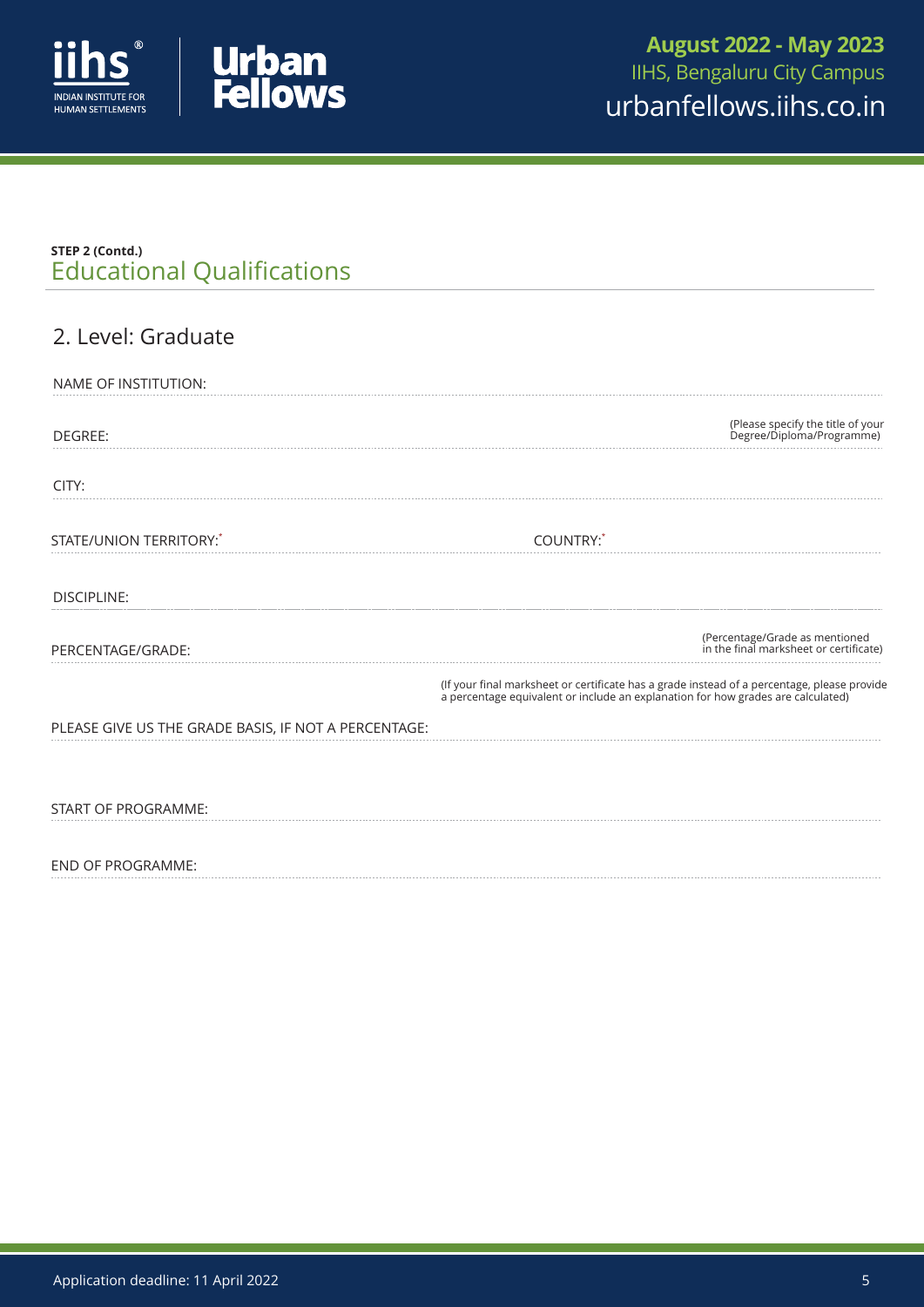



## Educational Qualifications **STEP 2 (Contd.)**

## 3.Level: Post Graduate

Please fill details if you have completed or are pursuing a Masters/PhD or equivalent course

| NAME OF INSTITUTION:                                 |                                                                                                                                                                              |
|------------------------------------------------------|------------------------------------------------------------------------------------------------------------------------------------------------------------------------------|
| DEGREE:                                              | (Please specify the title of your<br>Degree/Diploma/Programme)                                                                                                               |
| CITY:                                                |                                                                                                                                                                              |
| STATE/UNION TERRITORY:*                              | COUNTRY:*                                                                                                                                                                    |
| <b>DISCIPLINE:</b>                                   |                                                                                                                                                                              |
| PERCENTAGE/GRADE:                                    | (Percentage/Grade as mentioned<br>in the final marksheet or certificate)                                                                                                     |
|                                                      | (If your final marksheet or certificate has a grade instead of a percentage, please provide a percentage equivalent or include an explanation for how grades are calculated) |
| PLEASE GIVE US THE GRADE BASIS, IF NOT A PERCENTAGE: |                                                                                                                                                                              |
| START OF PROGRAMME:                                  |                                                                                                                                                                              |

### END OF PROGRAMME: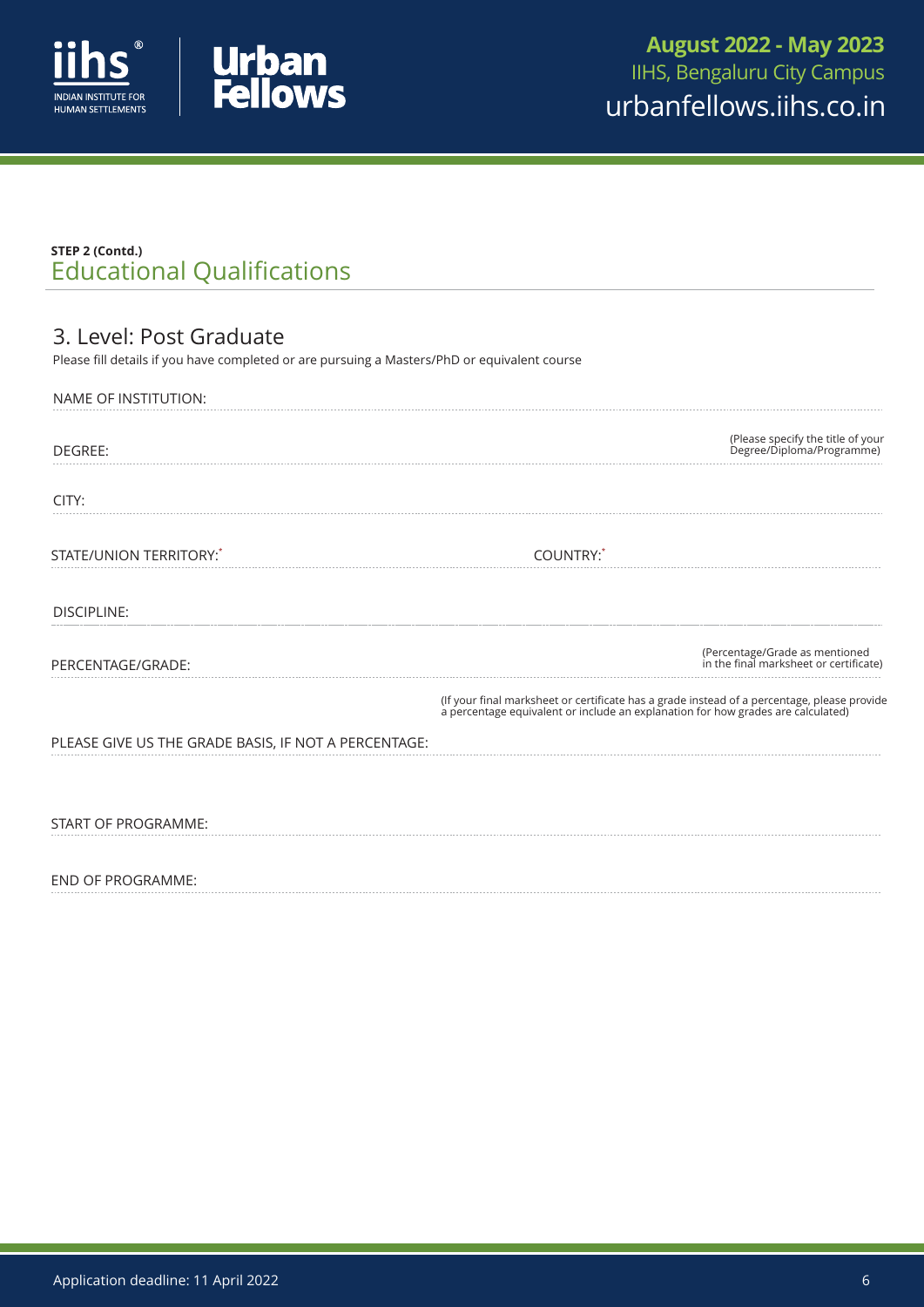



## Educational Qualifications **STEP 2 (Contd.)**

## 4.Any Additional Degrees

LEVEL: BACHELORS OR EQUIVALENT DUMASTERS/PHD OR EQUIVALENT

NAME OF INSTITUTION:

DEGREE:

(Please specify the title of your Degree/Diploma/Programme)

# Please select a category for your educational qualification (based on the most recent degree you have received)?\*

#### $\Box$  URBAN PLANNING AND URBAN STUDIES

(includes Urban Planning, Urban and Regional Planning, Town Planning, Habitat Management, Urban Development and Management, Urban Policy and Governance, Urban Regeneration, Urban Studies and similar degree programmes)

### □ ARCHITECTURE AND URBAN DESIGN

(includes Architecture, Urban Design, Conservation and Civil Engineering)

### TECHNOLOGY/ ENGINEERING (OTHER THAN CIVIL)

(includes all B. Tech, M. Tech, B. Engg., or M. Engg., degrees other than Civil Engineering)

### ECONOMICS, POLITICAL SCIENCE AND PUBLIC POLICY

(includes Economics, Political Science, Development Studies, Public Policy and Governance, Rural Development, Global Governance, Demographics and similar degree programmes)

### **SOCIAL SCIENCES**

(includes Sociology, Anthropology, Geography, Gender Studies)

#### **D** HUMANITIES

(includes History, Linguistics, English, Philosophy, Language, Culture Studies)

#### $\Box$  LAW

(includes Film, Design, History of Art, Performing Arts, Visual Arts, Graphic Design, Industrial Design) MEDIA, ART AND DESIGN

### COMMERCE AND MANAGEMENT

(includes B. Com, M. Com, BBA, MBA, Real Estate, Hotel Management, etc)

### $\square$  JOURNALISM AND MASS COMMUNICATION

### OTHERS, PLEASE SPECIFY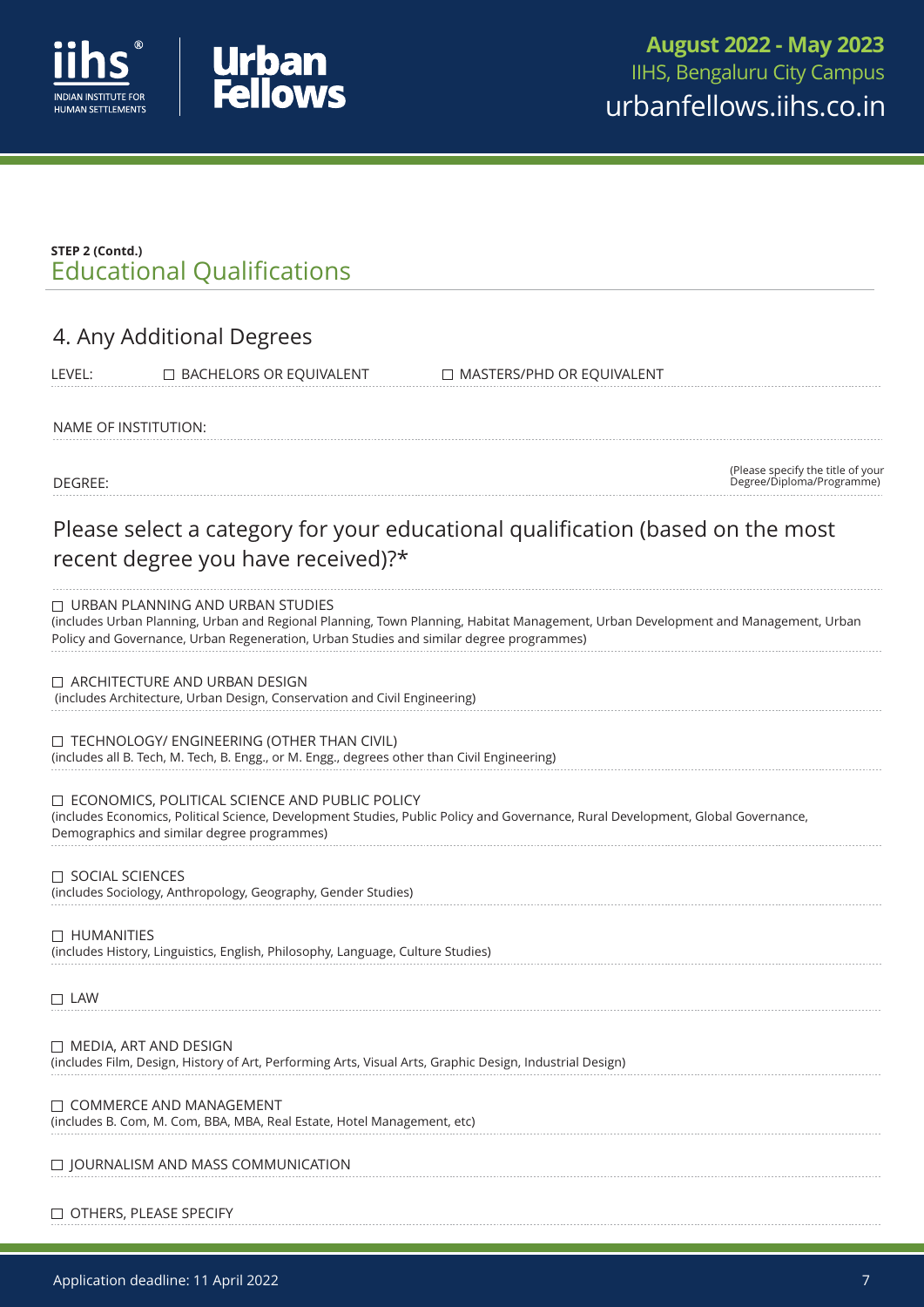



# **STEP 3** Internship | Volunteering | Work Experience

| 1. NAME OF ORGANISATION/ GROUP:                   |                                                                                                                                    |
|---------------------------------------------------|------------------------------------------------------------------------------------------------------------------------------------|
| JOB TITLE/ ROLE:                                  |                                                                                                                                    |
| DATES OF WORKING: Start Date:                     | End Date:                                                                                                                          |
| ADDRESS OF ORGANISATION/ GROUP:                   |                                                                                                                                    |
|                                                   |                                                                                                                                    |
| PHONE NUMBER:                                     | (Please prefix the phone number with a 3-digit Country/ISD code<br>and 3-digit STD Code in the following format: 091-080-99999999) |
| SHORT DESCRIPTION OF YOUR WORK (UP TO 100 WORDS): |                                                                                                                                    |
|                                                   |                                                                                                                                    |
|                                                   |                                                                                                                                    |
|                                                   |                                                                                                                                    |
|                                                   |                                                                                                                                    |
|                                                   |                                                                                                                                    |
|                                                   |                                                                                                                                    |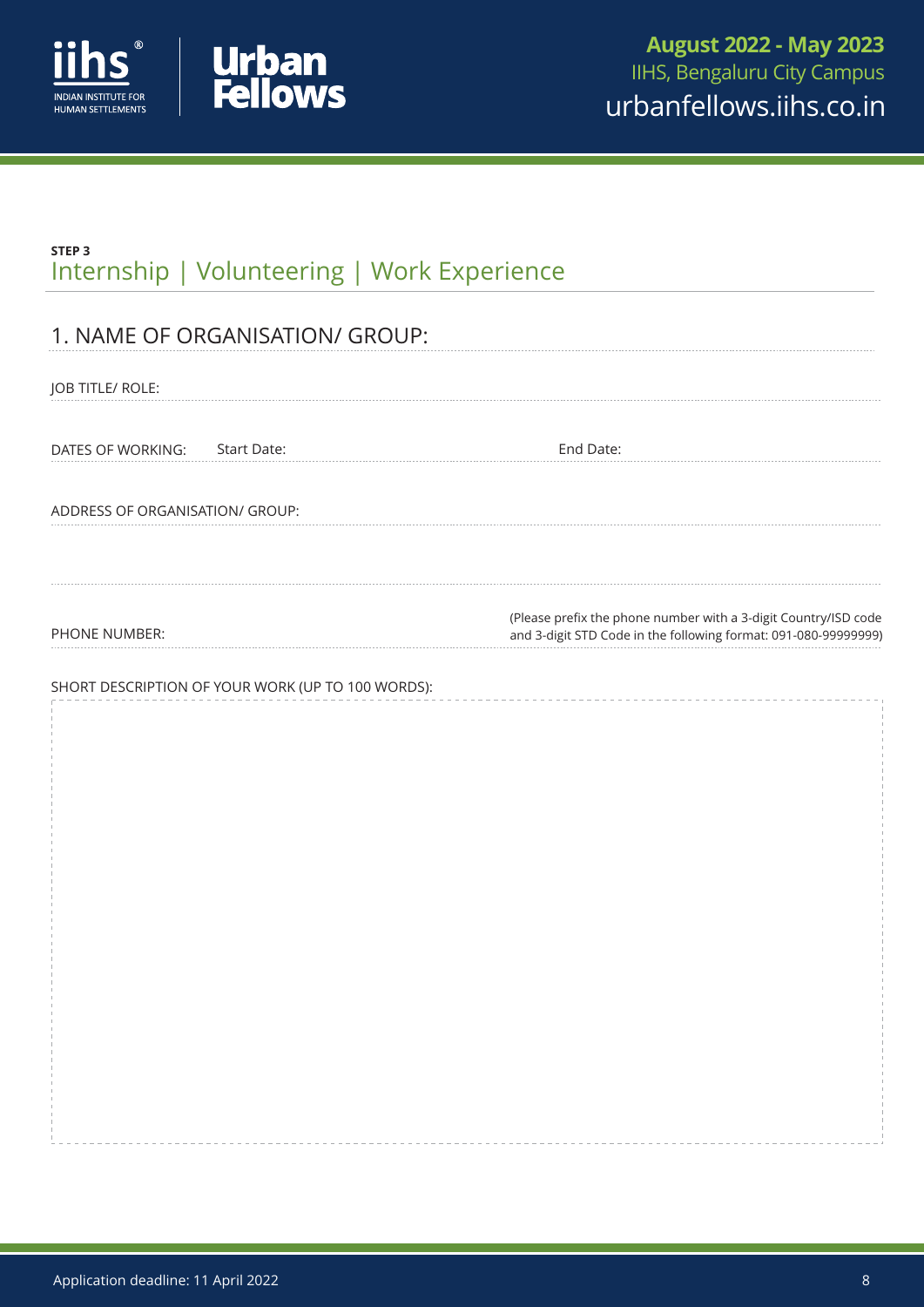



| STEP 3 (Contd.)<br>Internship   Volunteering   Work Experience |                                                                                                                                    |
|----------------------------------------------------------------|------------------------------------------------------------------------------------------------------------------------------------|
| 2. NAME OF ORGANISATION/ GROUP:                                |                                                                                                                                    |
|                                                                |                                                                                                                                    |
| JOB TITLE/ ROLE:                                               |                                                                                                                                    |
|                                                                |                                                                                                                                    |
| Start Date:<br>DATES OF WORKING:                               | End Date:                                                                                                                          |
|                                                                |                                                                                                                                    |
| ADDRESS OF ORGANISATION/ GROUP:                                |                                                                                                                                    |
|                                                                |                                                                                                                                    |
| PHONE NUMBER:                                                  | (Please prefix the phone number with a 3-digit Country/ISD code<br>and 3-digit STD Code in the following format: 091-080-99999999) |
|                                                                |                                                                                                                                    |
| SHORT DESCRIPTION OF YOUR WORK (UP TO 100 WORDS):              |                                                                                                                                    |
|                                                                |                                                                                                                                    |
|                                                                |                                                                                                                                    |
|                                                                |                                                                                                                                    |
|                                                                |                                                                                                                                    |
|                                                                |                                                                                                                                    |
|                                                                |                                                                                                                                    |
|                                                                |                                                                                                                                    |
|                                                                |                                                                                                                                    |
|                                                                |                                                                                                                                    |
|                                                                |                                                                                                                                    |
|                                                                |                                                                                                                                    |
|                                                                |                                                                                                                                    |
|                                                                |                                                                                                                                    |
|                                                                |                                                                                                                                    |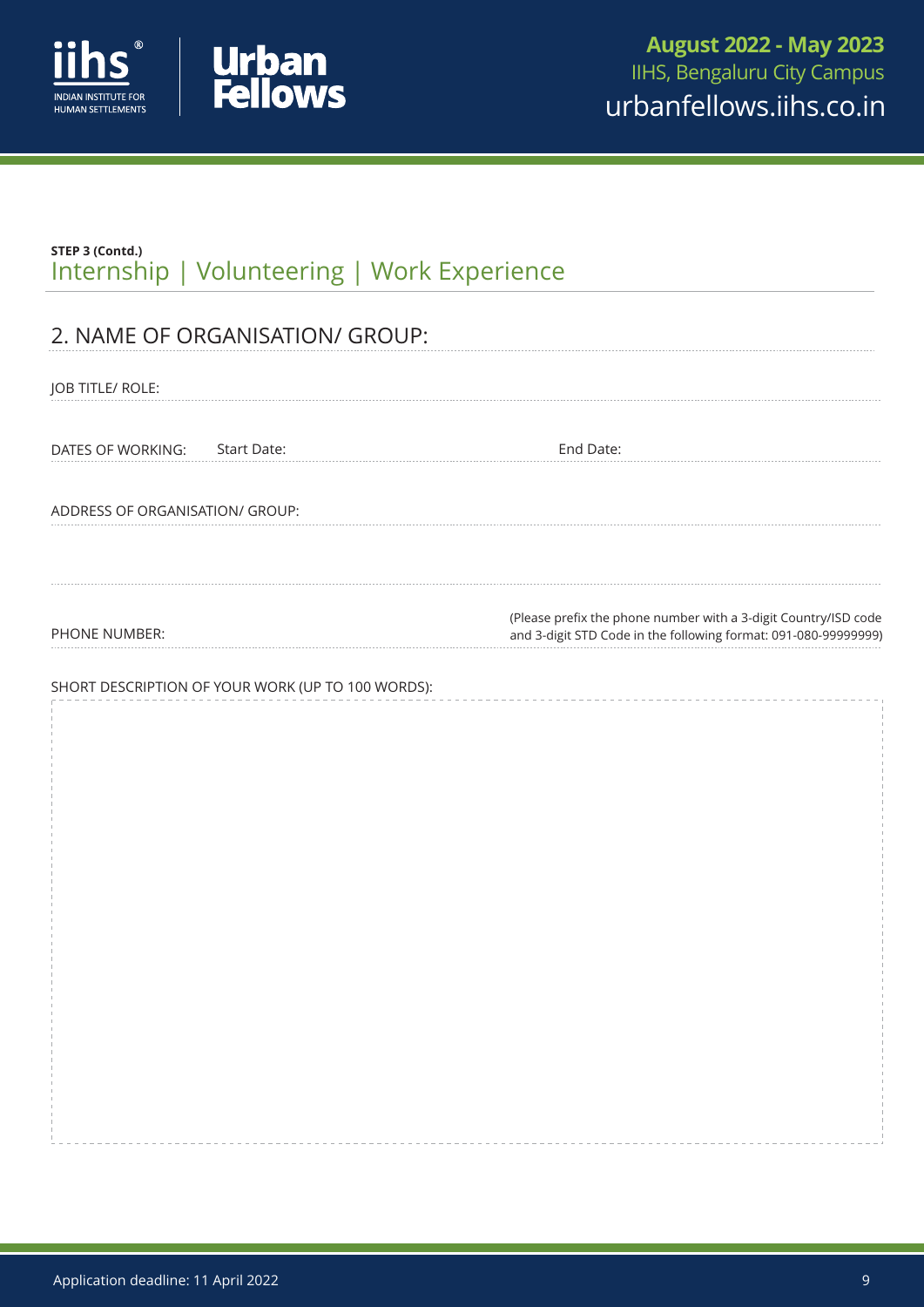



| STEP 3 (Contd.)<br>Internship   Volunteering   Work Experience |                                                                 |
|----------------------------------------------------------------|-----------------------------------------------------------------|
|                                                                |                                                                 |
| 3. NAME OF ORGANISATION/ GROUP:                                |                                                                 |
| JOB TITLE/ ROLE:                                               |                                                                 |
|                                                                |                                                                 |
| Start Date:<br>DATES OF WORKING:                               | End Date:                                                       |
|                                                                |                                                                 |
| ADDRESS OF ORGANISATION/ GROUP:                                |                                                                 |
|                                                                |                                                                 |
|                                                                | (Please prefix the phone number with a 3-digit Country/ISD code |
| PHONE NUMBER:                                                  | and 3-digit STD Code in the following format: 091-080-99999999) |
| SHORT DESCRIPTION OF YOUR WORK (UP TO 100 WORDS):              |                                                                 |
|                                                                |                                                                 |
|                                                                |                                                                 |
|                                                                |                                                                 |
|                                                                |                                                                 |
|                                                                |                                                                 |
|                                                                |                                                                 |
|                                                                |                                                                 |
|                                                                |                                                                 |
|                                                                |                                                                 |
|                                                                |                                                                 |
|                                                                |                                                                 |
|                                                                |                                                                 |
|                                                                |                                                                 |
|                                                                |                                                                 |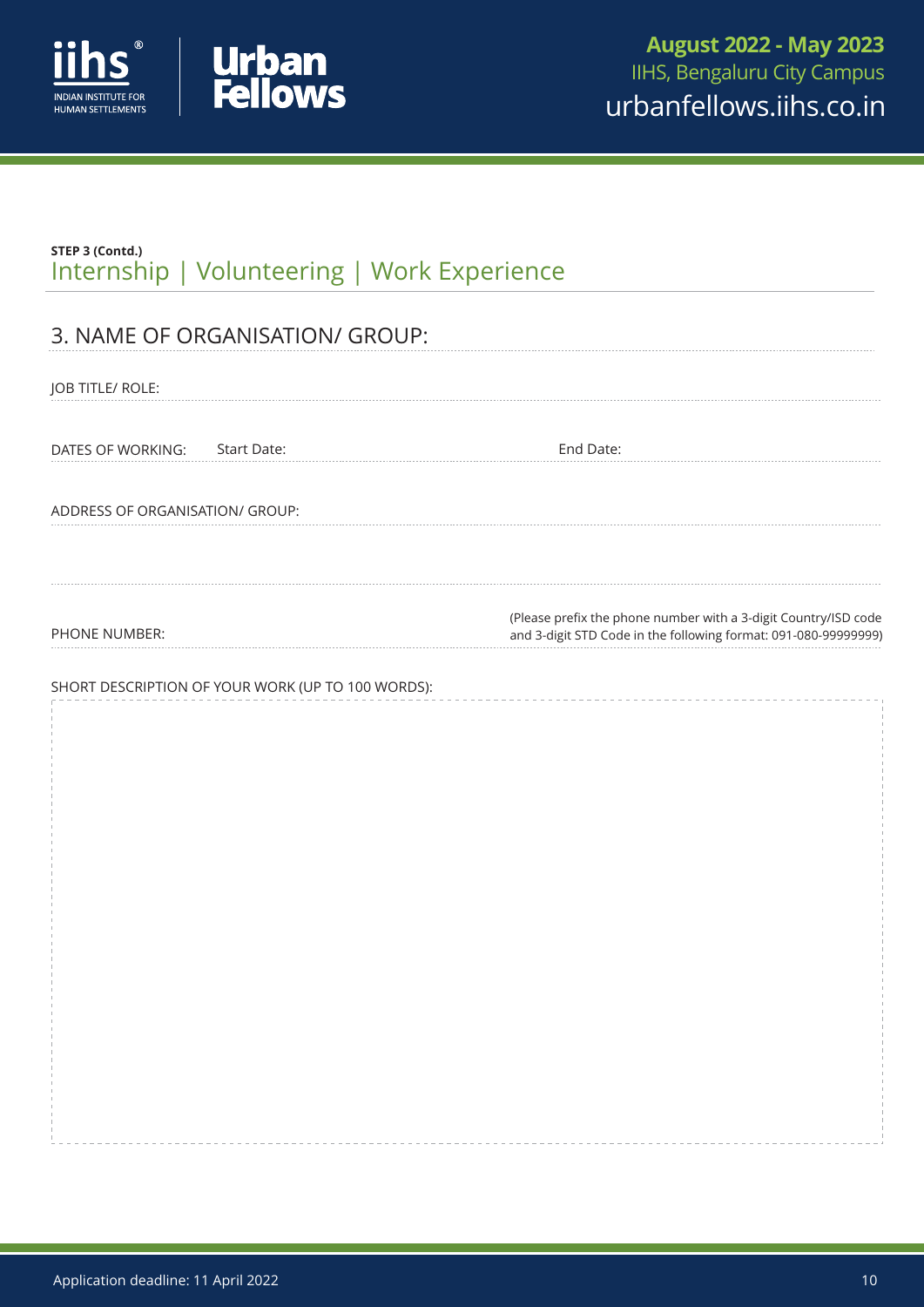



| STEP 3 (Contd.)<br>Internship   Volunteering   Work Experience |                                                                                                                                    |
|----------------------------------------------------------------|------------------------------------------------------------------------------------------------------------------------------------|
|                                                                |                                                                                                                                    |
| 4. NAME OF ORGANISATION/ GROUP:                                |                                                                                                                                    |
| JOB TITLE/ ROLE:                                               |                                                                                                                                    |
| Start Date:<br>DATES OF WORKING:                               | End Date:                                                                                                                          |
|                                                                |                                                                                                                                    |
| ADDRESS OF ORGANISATION/ GROUP:                                |                                                                                                                                    |
|                                                                |                                                                                                                                    |
| PHONE NUMBER:                                                  | (Please prefix the phone number with a 3-digit Country/ISD code<br>and 3-digit STD Code in the following format: 091-080-99999999) |
|                                                                |                                                                                                                                    |
| SHORT DESCRIPTION OF YOUR WORK (UP TO 100 WORDS):              |                                                                                                                                    |
|                                                                |                                                                                                                                    |
|                                                                |                                                                                                                                    |
|                                                                |                                                                                                                                    |
|                                                                |                                                                                                                                    |
|                                                                |                                                                                                                                    |
|                                                                |                                                                                                                                    |
|                                                                |                                                                                                                                    |
|                                                                |                                                                                                                                    |
|                                                                |                                                                                                                                    |
|                                                                |                                                                                                                                    |
|                                                                |                                                                                                                                    |
|                                                                |                                                                                                                                    |
|                                                                |                                                                                                                                    |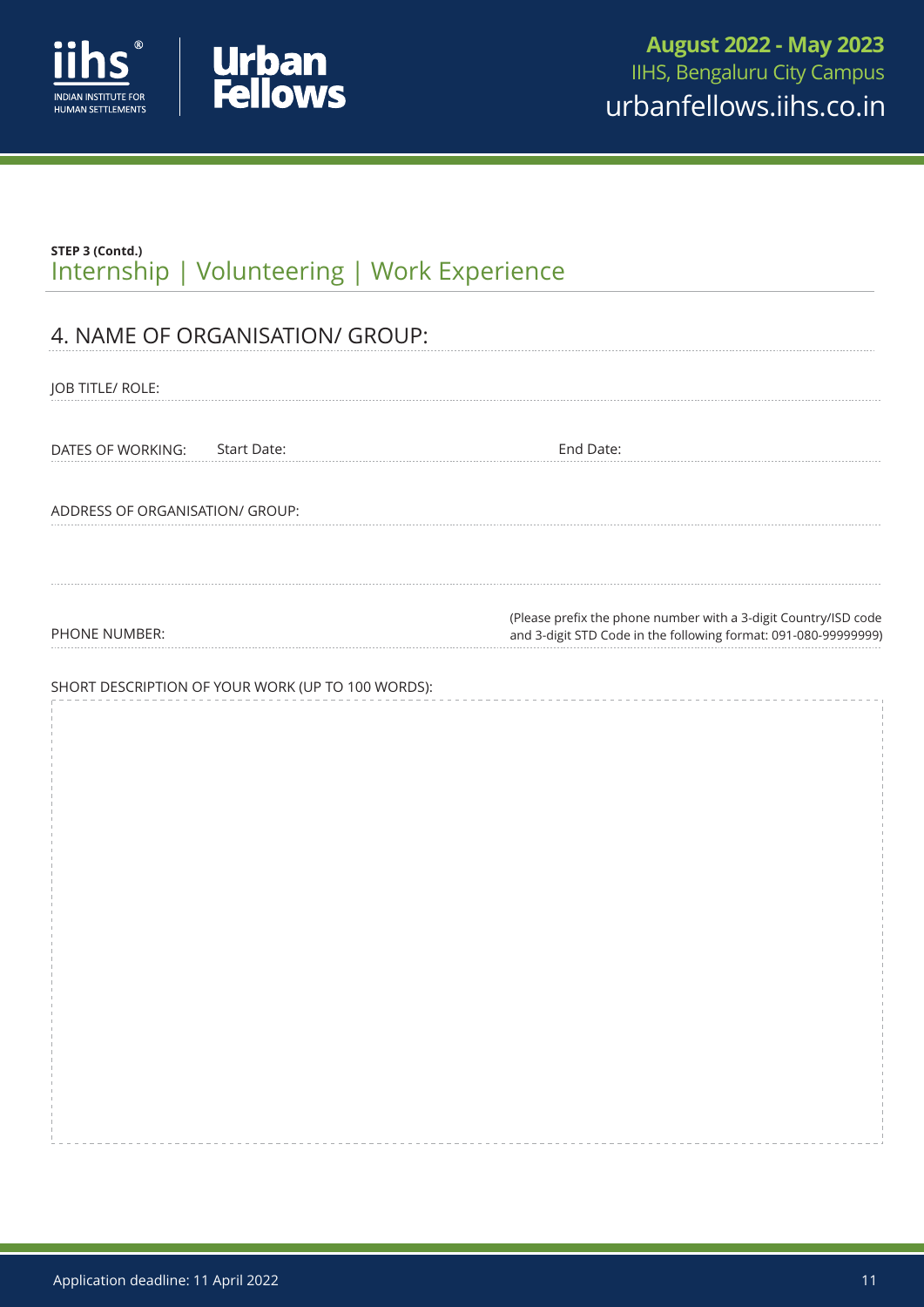



## **STEP 3 (Contd.)** Internship | Volunteering | Work Experience

# 5.ANY OTHER RELEVANT EXPERIENCE: (300 words)

Application deadline: 11 April 2022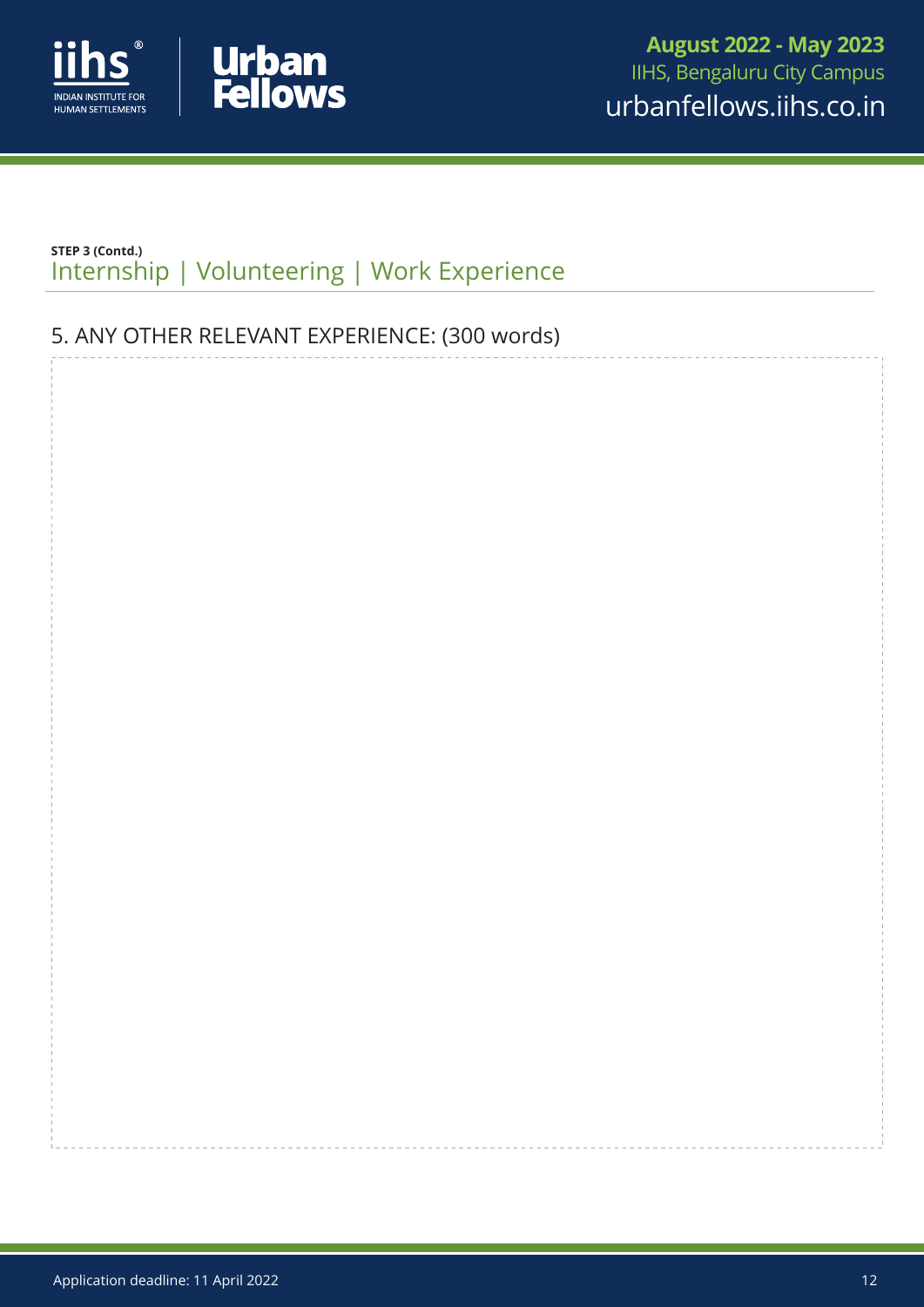



## **STEP 4** Personal statements and essays

## 1. STATEMENTS AND ESSAYS:

**A**.Please tell us why you would like to be an Urban Fellow? Which parts of the Urban Fellows Programme Curriculum would help you in your path (300 words)?\*

Please tell us why you would like to be an Urban Fellow. In your response, try and reflect on your motivation to apply, why the UFP, which parts of the curriculum you find interesting and why.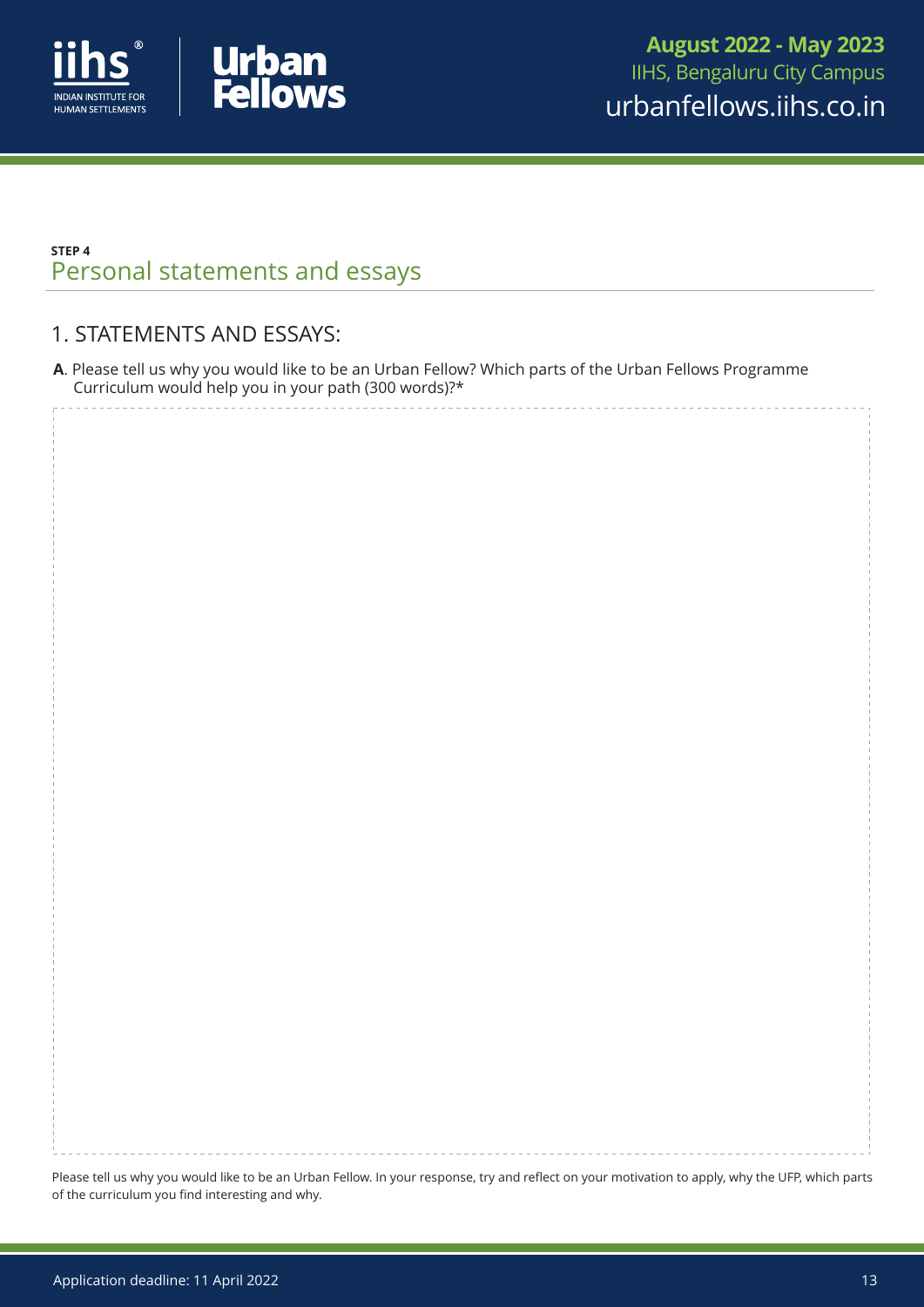



## **STEP 4 (Contd.)** Statements and Essays

- **B**. Respond to either one of the questions below (400 words)
- Please describe a key experience/moment from your work experience (you may draw on any volunteer or internship experience as well) and the impact that it has had in motivating you to work on the urban.

#### Kindly enter your response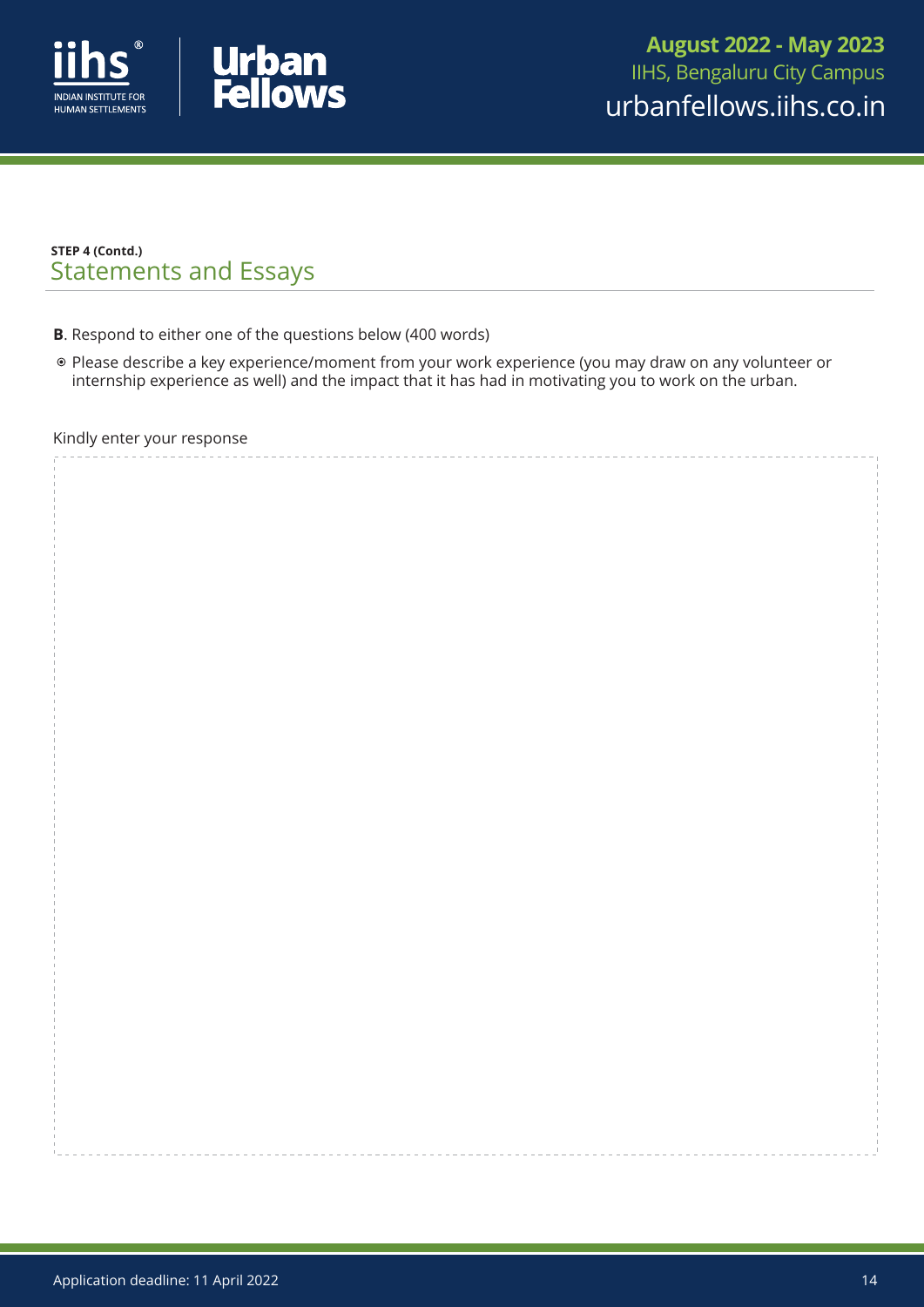



Please respond to any one of the following statements (up to 400 words). In responding, you can choose to agree, disagree, partially agree or partially disagree with the statements. Please explain your position to support it. There is no "right" or "wrong" answer. Feel free to use an image, drawing or sketch as part of your answer if you wish.

Kindly choose a statement to respond to from the following:

- $\Box$  1. How can cities be more responsive to environmental challenges such as pollution, urban flooding, drought, heat islands, for example?
- $\Box$  2. Identify one or two key problems with transport and mobility systems in Indian cities today. How would you suggest these could be improved?
- $\Box$  3. Identify one core issue related to India's urbanisation that became evident through the COVID-19 pandemic (for example, precarious livelihoods, inadequate social protection, poor planning, uneven access to infrastructure and services, or any other issue of your choice). Analyse and explain the impact of the pandemic on this issue.
- $\Box$  4. In its report released in February 2020, the XV Finance Commission has recommended the development of eight new greenfield cities. In the context of this, reflect on if and how this recommendation can create more inclusive development pathways for urban residents.
- $\Box$  5. Reflect on how cities can enable and provide spaces for social mobilisation around questions of identity. Use one specific case to illustrate your response.

#### Kindly enter your response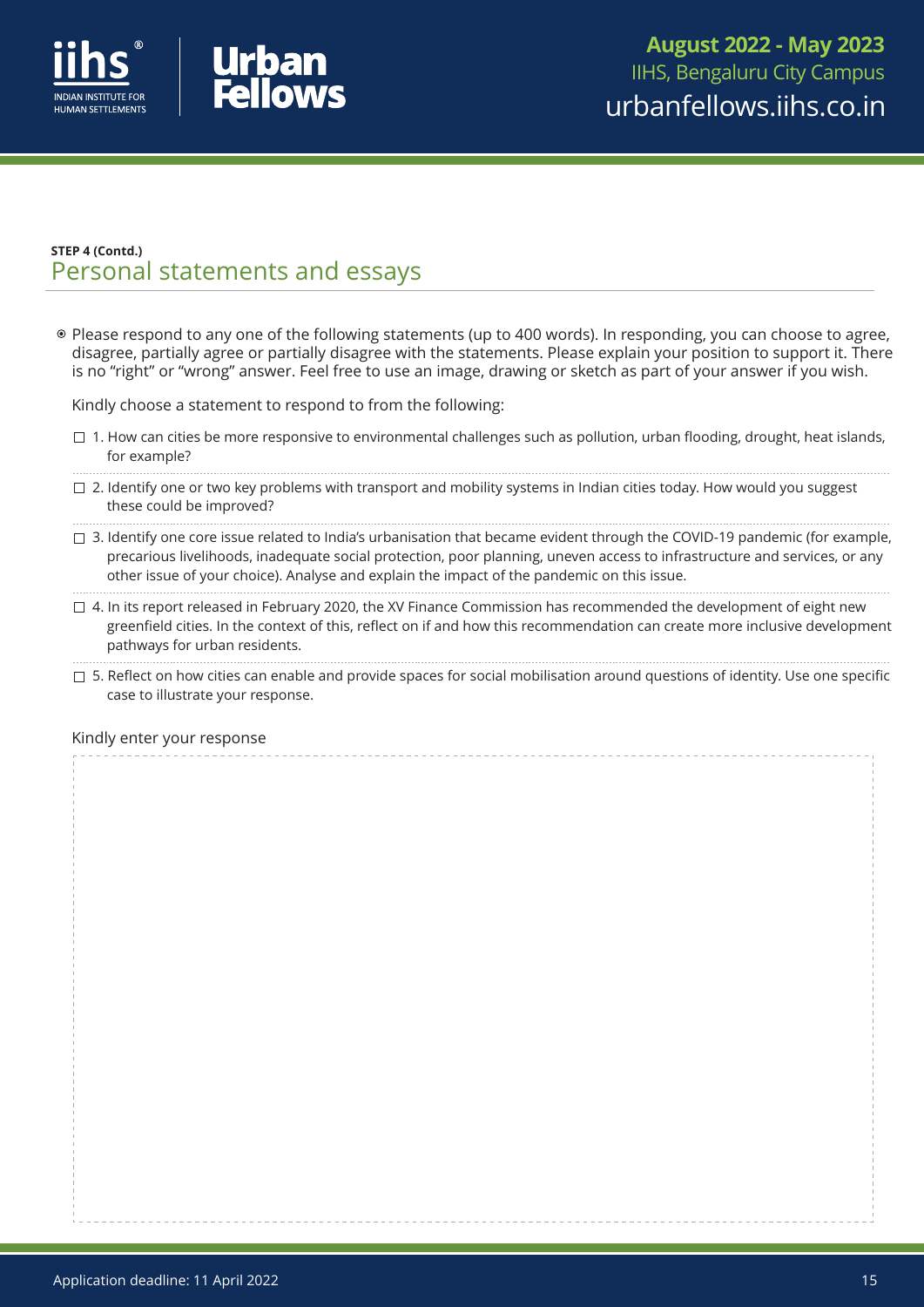



## 2. SAMPLE OF WORK:

**A.** Please attach one sample of academic or professional work that best describes your capabilities and interests. The sample of work may take any form: text, plans, portfolios, audio files, visual media, writing for the media etc. Preferably, the sample of work should be your individual effort\*

Please fill the box below with details of your sample of work (100 words).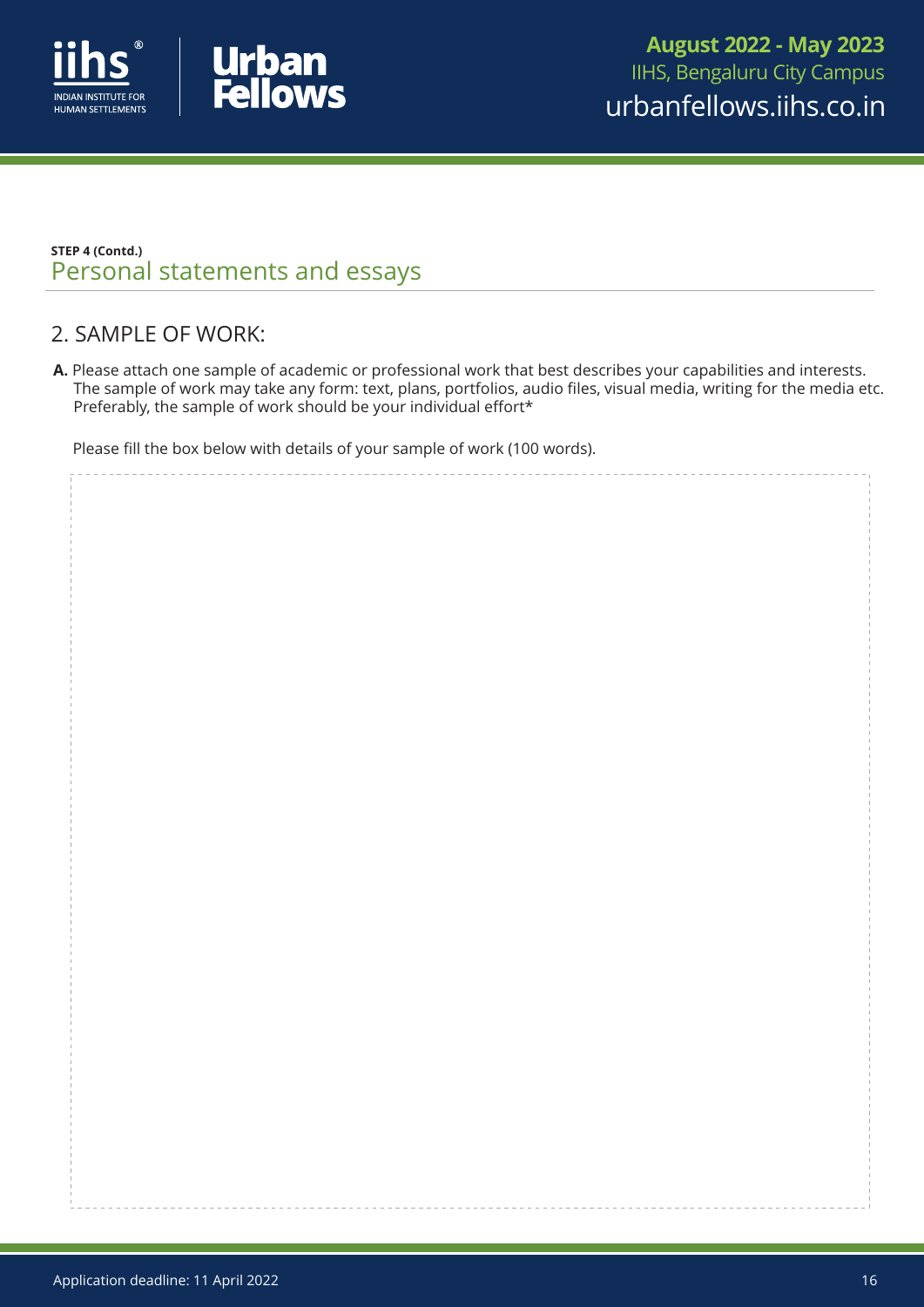



**B.** In case you are uploading a work representing team effort, please fill the box below with details of your particular contribution and role (100 words).

(100 of 100 word(s) left)